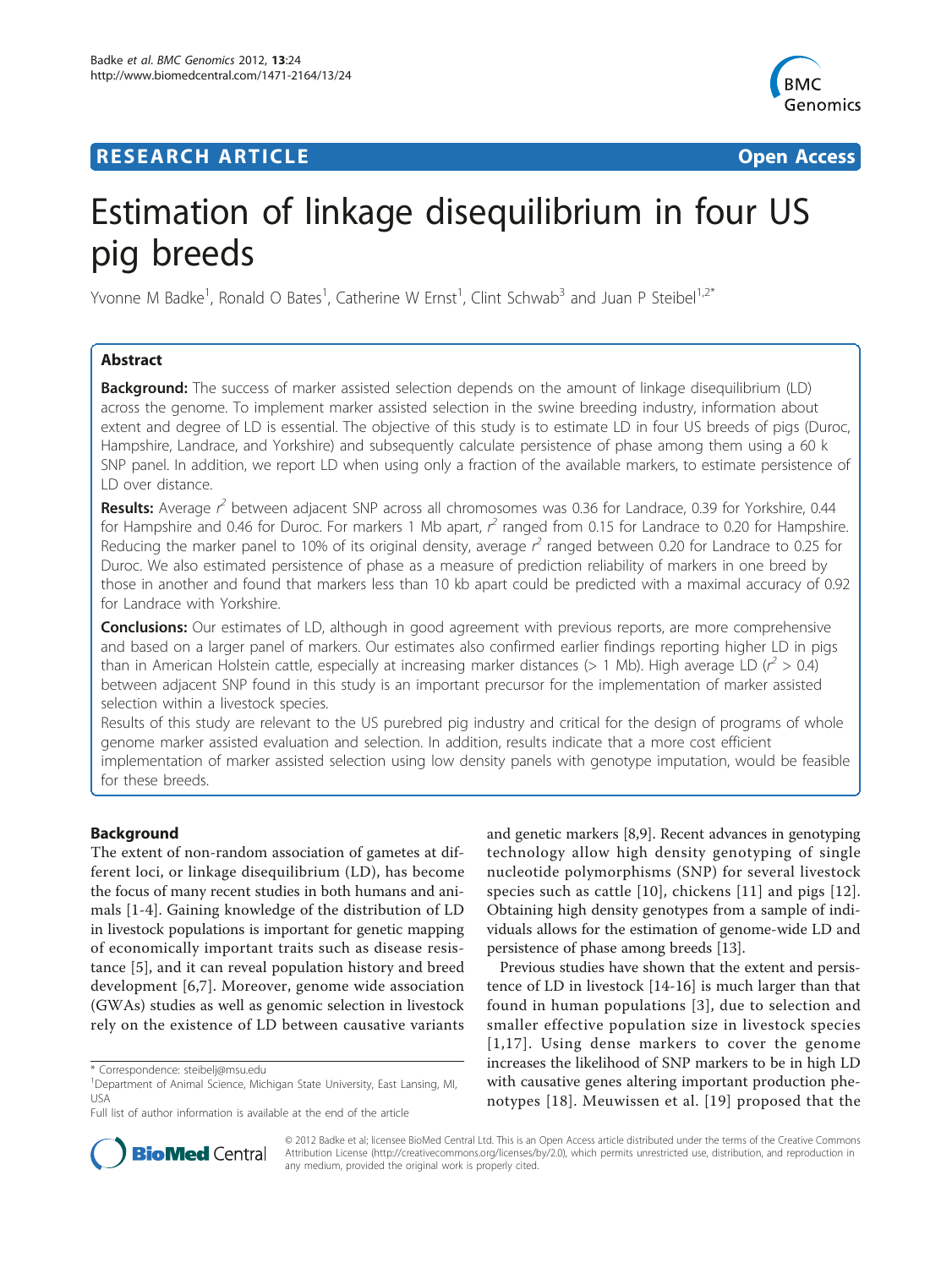merit of these markers in livestock would be in the parallel use of all markers to derive genomic breeding values (GEBV) as a composite score of all individual SNP effects rather than improving mapping of quantitative trait loci (QTL).

The implementation of genomic selection using GEBV has been successful in dairy cattle [\[8](#page-8-0),[20,21](#page-9-0)], and is currently being tested in laying chickens [\[22](#page-9-0)], and pigs [\[23](#page-9-0)]. The reliability of GEBV prediction relies on the level of LD between markers and QTL, the origin of such LD (either within family or population-wise), the number of animals used in the training population as well as heritability of the trait [[8\]](#page-8-0). In this study it is our objective to estimate and describe genome wide levels of LD in four pig breeds using high density genotypes. We also estimate population-wise LD for a variety of panels with lower marker density in order to estimate the number of markers needed to reach a given level of LD. We estimate persistence of phase between the four breeds in this study as a measure of relationship between these populations.

#### Results

#### Estimation of Linkage Disequilibrium

To estimate LD, we genotyped 351 animals in 117 sire/ dam/offspring trios across four breeds of pigs (Duroc, Hampshire, Landrace and Yorkshire) using the Illumina PorcineSNP60 BeadChip [\[12](#page-8-0)]. We used BEAGLE [\[24\]](#page-9-0) to build haplotypes and estimated pairwise  $r^2$  for all SNP on the same chromosome using equation (1). Average  $r^2$ between adjacent markers within breed was estimated using equation (2). Average  $r^2$  at various distances was computed by grouping all SNP combinations by their pairwise distance in classes of 100 kb of length starting at 0 to 10 Mb. Figure [1](#page-2-0) displays an overview of the decline of  $r^2$ over distance in each breed. In addition, Table [1](#page-2-0) displays average  $r^2$  for adjacent markers and at 0.5, 1 and 5 Mb. The average  $r^2$  between adjacent SNP was largest in the Duroc animals ( $r^2$  = 0.46), followed by Hampshire ( $r^2$  = 0.44), whereas Yorkshire and Landrace exhibited the smallest average  $r^2$  (0.39 and 0.36 respectively; Table [1\)](#page-2-0). Marker pairs with an average distance of 1 Mb had an average  $r^2$  of 0.20 for Hampshire, 0.19 for Duroc, 0.16 for Yorkshire and 0.15 for Landrace. For all breeds, at least 54% of the adjacent SNP had  $r^2 \ge 0.2$  and 44% had  $r^2 \ge 0.3$ . For most chromosomes, average  $r^2$  between adjacent SNP in Duroc and Hampshire was larger than average  $r^2$  in Landrace or Yorkshire. In addition to estimating average  $r^2$ within distance classes, we also computed average  $r^2$ between adjacent markers for different marker densities. To obtain marker sets with various SNP densities we sequentially removed markers from the current map using every second, fourth,  $10^{th}$ ,  $50^{th}$ ,  $100^{th}$  and  $200^{th}$  marker (Table [2](#page-3-0)). Average  $r^2$  decreased between 6% for Yorkshire to 15% for Hampshire when only 50% of the markers were

used, with highest average  $r^2$  for Duroc ( $r^2 = 0.40$ ) followed by Hampshire ( $r^2 = 0.37$ ), Yorkshire ( $r^2 = 0.34$ ) and the lowest for Landrace ( $r^2$  = 0.30). Using only every 10<sup>th</sup> marker, average  $r^2$  decreased to around 50% of the original  $r^2$  ( $r^2$  = 0.20-0.25), and using every 100<sup>th</sup> marker average  $r^2$ ranged from 0.05-0.07 at an average marker distance of 6.5 Mb, which was comparable to the results found for average  $r^2$  at 5 Mb.

#### Persistence of Phase

Persistence of phase is a measure of the degree of agreement of LD phase for pairs of SNP between two populations. To estimate persistence of phase, we calculated  $r_{ii}$ as the square root of  $r_{ij}^2$  in equation (1) between all possible combinations of SNP  $i$  and  $j$  respectively, using the sign of the non-squared numerator. If  $r^2$  between two markers is equal in two populations, but their corresponding  $r$  has opposite sign, the gametic phase is reversed [\[16](#page-8-0)]. Persistence of phase over a certain genomic distance interval can be estimated as the pairwise Pearson correlation coefficient  $(R_{k, k})$  of inter-marker  $r_{ij}$  between two populations  $k$  and  $k'$  (Equation 3). For all pairwise comparisons of breeds we estimated  $R_{k,k'}$  and the percentage of SNP with reversed sign of r. Similar to our computation of average  $r^2$ , we grouped SNP pairs in classes of inter-marker distances 100 kb long and computed persistence of phase within each class starting at 0 up to 10 Mb (Figure [2](#page-3-0)). In theory, the Pearson correlation coefficient ranges between -1 and 1. Large negative values are a result of high LD  $(r^2)$  in both breeds but phase is reversed between them. High positive values are a result of high  $r^2$  and equal phase in both breeds [[16](#page-8-0)]. Correlation of phase between SNP less than 100 kb apart ranged from 0.73 for Duroc with Hampshire and Yorkshire to 0.82 for Landrace with Yorkshire. Considering SNP pairs with an average distance of 0.9 to 1 Mb, correlation of phase decreased to 0.41 for Duroc with Hampshire and to 0.57 for Yorkshire with Landrace (Table [3](#page-4-0)). Persistence of phase decreased with increasing marker distance at a rate comparable to that observed for the decrease in average  $r^2$  with increasing marker spacing. The slope of the decline was lower for the correlation between Landrace and Yorkshire when compared to other breed comparisons. Applying a z-test with Fishers' transformation [[25\]](#page-9-0) to the correlation of phase at  $< 10$ kb, the correlation of phase between Landrace and Yorkshire was significantly larger ( $p < 0.001$ ,  $n = 1,520$ ) than all other breed combinations. Results for the correlation of phase were not significantly different ( $p > 0.05$ ,  $n =$ 1,520) in the Duroc-Hampshire, Duroc-Landrace, Duroc-Yorkshire, Hampshire-Yorkshire, and Hampshire-Landrace pairings (Table [3\)](#page-4-0). For these five population comparisons, the average proportion of SNP with  $r$  having opposite sign ranged between 9-11% for SNP spaced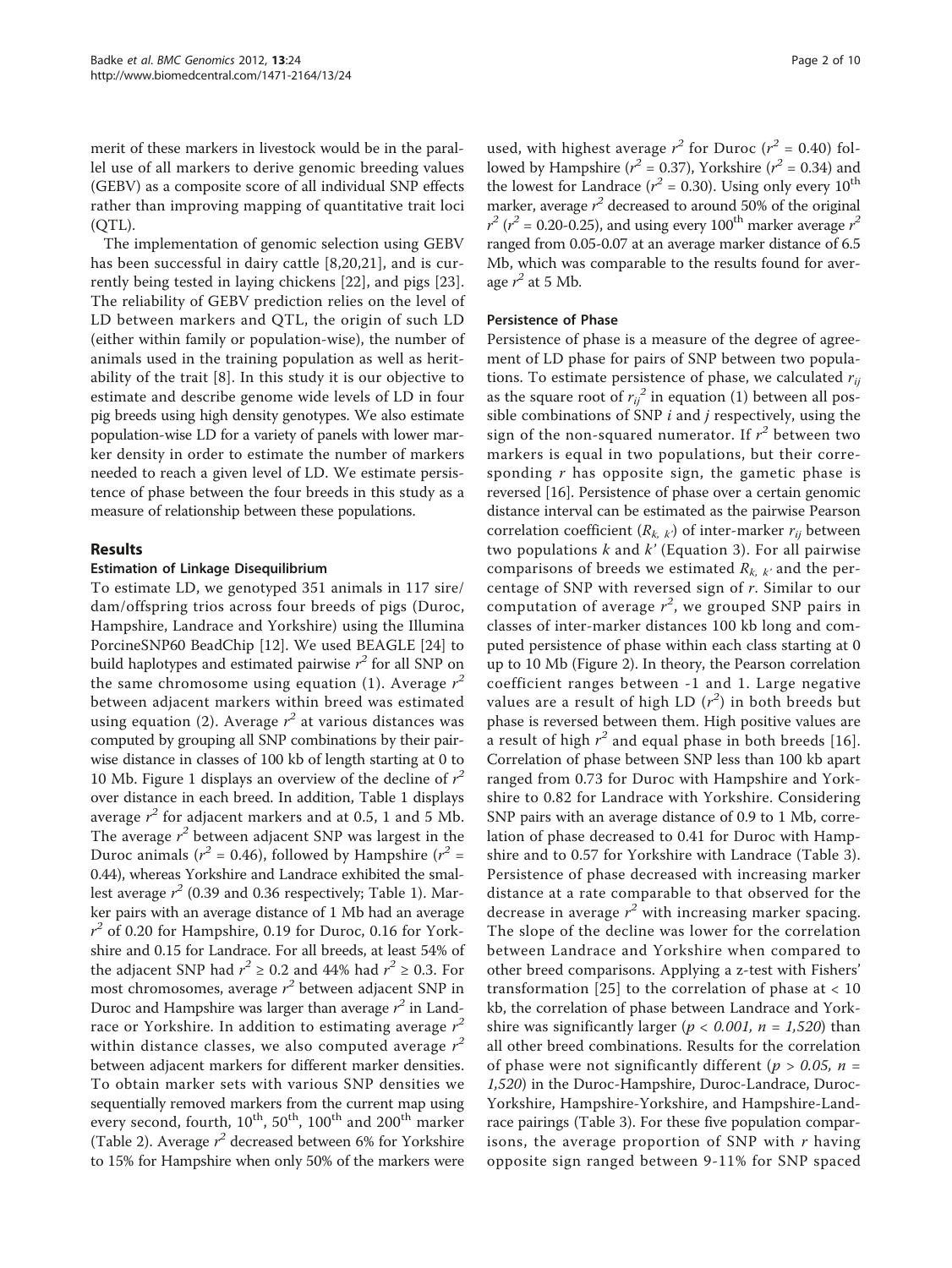<span id="page-2-0"></span>

within 10 kb and up to 45-49% for SNP spaced between 4.9 and 5 Mb (Table [3\)](#page-4-0). In general, the estimates of r with reversed sign for Landrace-Yorkshire were lower ranging from 9% to 45%. These results suggested a closer

| Table 1 Average $r^2$ at various distances in four breeds |  |  |  |  |  |  |  |  |  |  |
|-----------------------------------------------------------|--|--|--|--|--|--|--|--|--|--|
|-----------------------------------------------------------|--|--|--|--|--|--|--|--|--|--|

| <b>Breed</b> | Adj. <sup>1</sup> | $0.5$ Mb <sup>2</sup> | 1 $Mb2$ | 5 $Mb2$ |
|--------------|-------------------|-----------------------|---------|---------|
| Duroc.       | 0.46              | 0.26                  | 0.19    | 0.06    |
| Hampshire    | 0.44              | 0.25                  | 0.20    | 0.08    |
| Landrace     | 0.36              | 019                   | 0.15    | 0.06    |
| Yorkshire    | በ 39              | 0.21                  | 0.16    | O O5    |

<sup>1</sup> Average  $r^2$  for SNP with adjacent map positions (exact spacing: 70 kb for Duroc, 74 kb for Hampshire, 60 kb for Landrace, and 61 kb Yorkshire). <sup>2</sup> Average  $r^2$  for SNP spaced 0.5 Mb, 1 Mb and 5 Mb apart

population relationship between the Landrace and Yorkshire populations than among all other populations.

#### **Discussion**

#### Extent of Linkage Disequilibrium

Current effective population size of the breeds used in this study was previously estimated, using pedigree information, to be between 74 (Landrace) and 113 (Duroc, Yorkshire) [\[26](#page-9-0)]. Consistent with having the largest current effective population size, we find that long range  $r^2$ (10 Mb, Figure 1) estimated from our data was smallest for Duroc and Yorkshire (0.035, 0.03). In Hampshire, a smaller effective population of 109 corresponded to higher  $r^2$  at 10 Mb (0.046). Due to the similar long range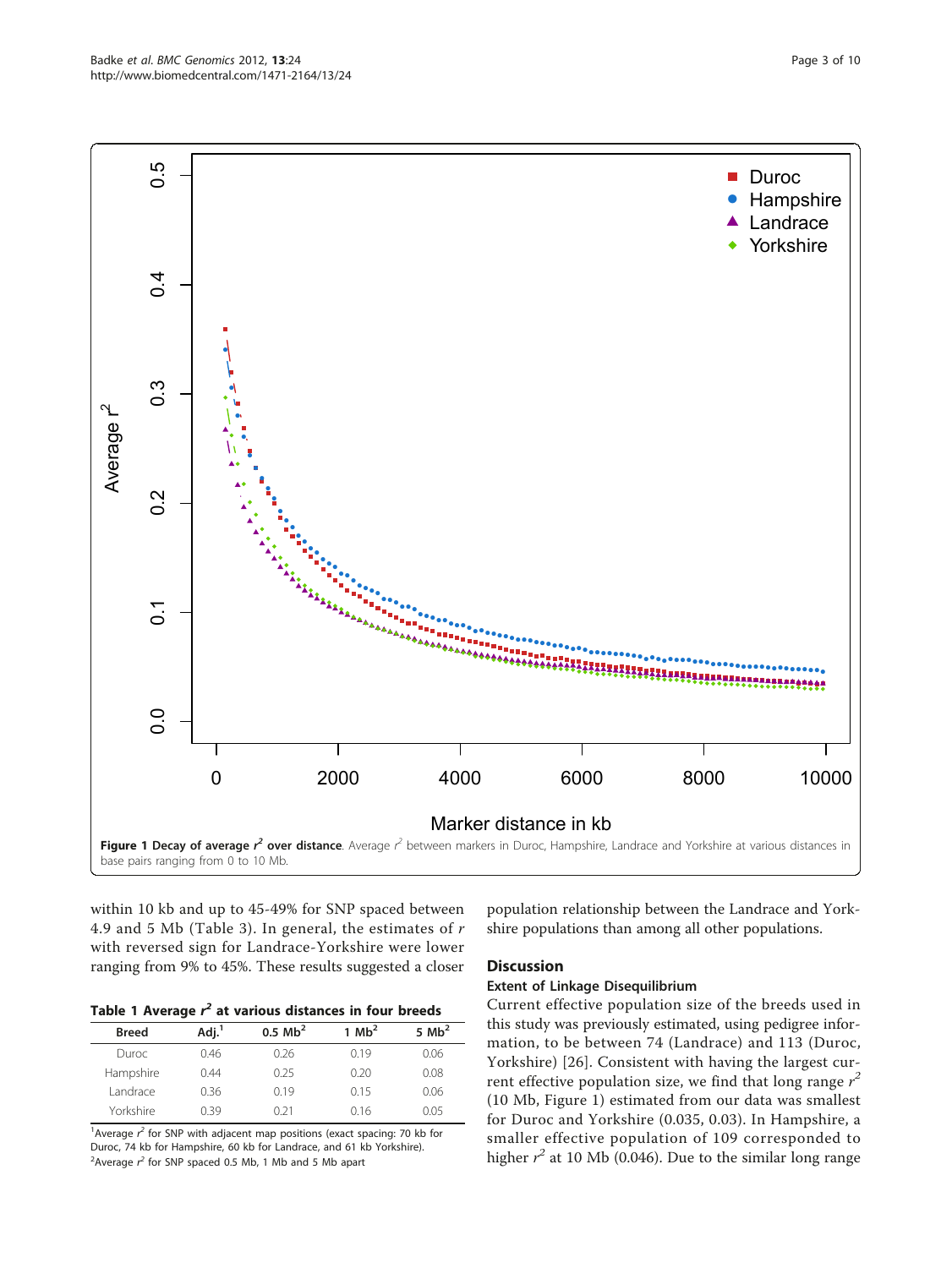| % of SNP<br>kept | <b>Duroc</b> |                               | Hampshire |                               | Landrace |                               | Yorkshire |                               |
|------------------|--------------|-------------------------------|-----------|-------------------------------|----------|-------------------------------|-----------|-------------------------------|
|                  | average      | average distance<br>in $kb^2$ | average   | average distance<br>in $kb^3$ | average  | average distance<br>in $kb^3$ | average   | average distance<br>in $kb^3$ |
| 50%              | 0.40         | 141                           | 0.37      | 148                           | 0.30     | 120                           | 0.34      | 123                           |
| 25%              | 0.34         | 281                           | 0.31      | 296                           | 0.25     | 239                           | 0.28      | 246                           |
| 10%              | 0.25         | 703                           | 0.23      | 740                           | 0.20     | 597                           | 0.21      | 613                           |
| 2%               | 0.10         | 3,507                         | 0.11      | 3,693                         | 0.09     | 2,978                         | 0.09      | 3,056                         |
| $1\%$            | 0.05         | 7,026                         | 0.06      | 7,399                         | 0.05     | 5,963                         | 0.05      | 6,127                         |
| 0.5%             | 0.02         | 14,120                        | 0.04      | 14,872                        | 0.03     | 11,977                        | 0.02      | 12,313                        |

<span id="page-3-0"></span>

<sup>1</sup>Percentage of SNP included in the current set of markers.

<sup>2</sup> Average  $r^2$  for SNP with adjacent map positions for the current set of markers.

<sup>3</sup> Average distance in kb for SNP with adjacent map positions in the current set of markers.

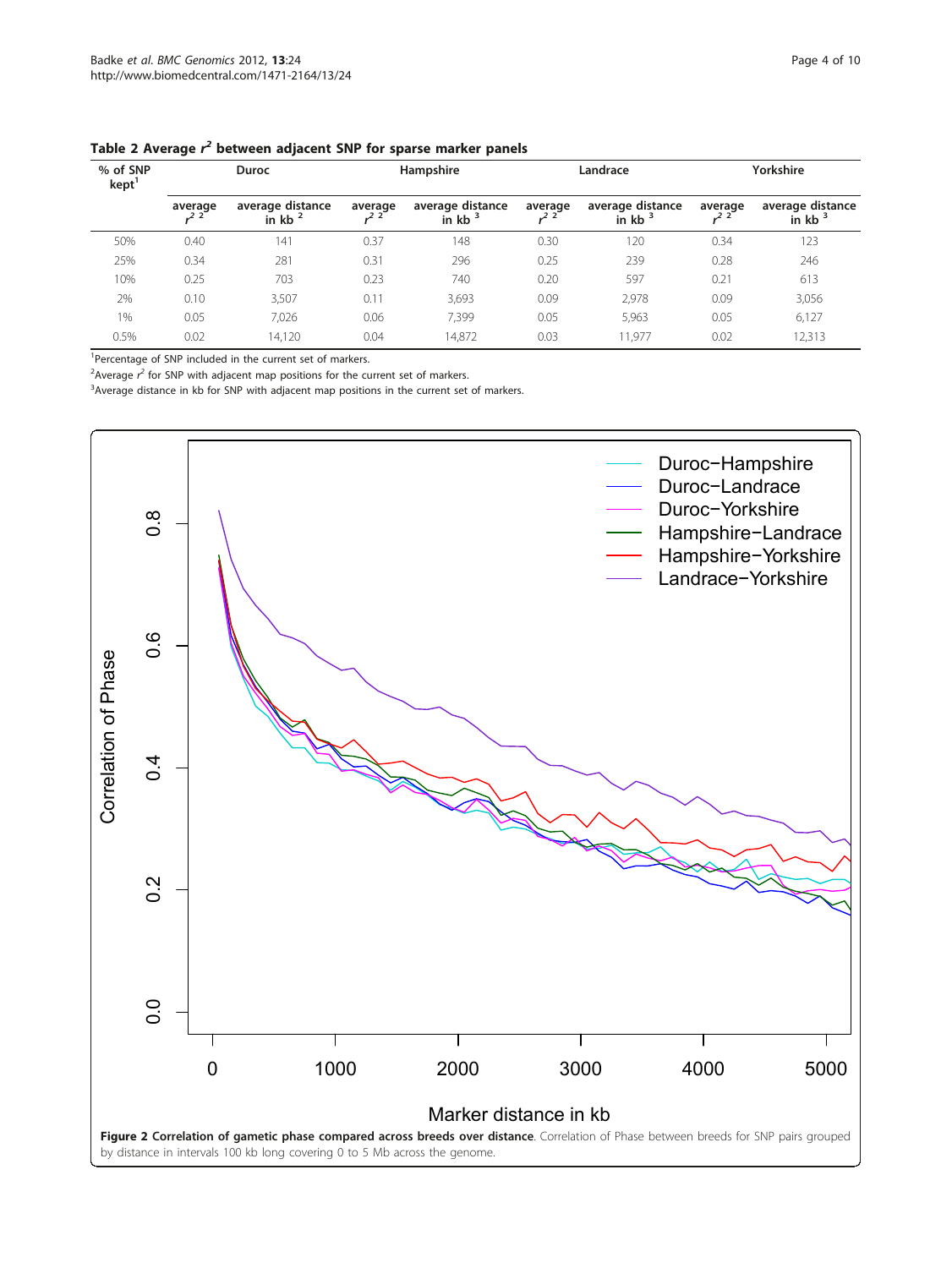| <b>Breeds Compared</b> | Distance <sup>1</sup> | Proportion of $r$ with opposite sign <sup>2</sup> | Correlation of $r_{ij(k)}$ and $r_{ij(k)}^3$ |
|------------------------|-----------------------|---------------------------------------------------|----------------------------------------------|
|                        | 0-10 kb               | 0.107                                             | 0.875                                        |
|                        | 10-50 kb              | 0.184                                             | 0.762                                        |
| Duroc - Hampshire      | 50-100 kb             | 0.246                                             | 0.668                                        |
|                        | $0.9-1$ Mb            | 0.391                                             | 0.408                                        |
|                        | 4.9-5 Mb              | 0.469                                             | 0.210                                        |
|                        | 0-10 kb               | 0.108                                             | 0.872                                        |
|                        | 10-50 kb              | 0.186                                             | 0.773                                        |
| Duroc - Landrace       | 50-100 kb             | 0.251                                             | 0.681                                        |
|                        | $0.9-1$ Mb            | 0.395                                             | 0.438                                        |
|                        | 4.9-5 Mb              | 0.485                                             | 0.190                                        |
|                        | 0-10 kb               | 0.104                                             | 0.870                                        |
|                        | 10-50 kb              | 0.195                                             | 0.761                                        |
| Duroc - Yorkshire      | 50-100 kb             | 0.252                                             | 0.670                                        |
|                        | $0.9-1$ Mb            | 0.396                                             | 0.422                                        |
|                        | 4.9-5 Mb              | 0.468                                             | 0.201                                        |
|                        | $0-10$ kb             | 0.099                                             | 0.882                                        |
|                        | 10-50 kb              | 0.184                                             | 0.776                                        |
| Hampshire - Landrace   | 50-100 kb             | 0.242                                             | 0.697                                        |
|                        | $0.9-1$ Mb            | 0.392                                             | 0.441                                        |
|                        | 4.9-5 Mb              | 0.475                                             | 0.189                                        |
|                        | $0-10$ kb             | 0.113                                             | 0.871                                        |
|                        | 10-50 kb              | 0.189                                             | 0.771                                        |
| Hampshire - Yorkshire  | 50-100 kb             | 0.249                                             | 0.686                                        |
|                        | $0.9-1$ Mb            | 0.389                                             | 0.439                                        |
|                        | 4.9-5 Mb              | 0.459                                             | 0.245                                        |
|                        | 0-10 kb               | 0.087                                             | 0.921                                        |
|                        | 10-50 kb              | 0.160                                             | 0.842                                        |
| Landrace - Yorkshire   | 50-100 kb             | 0.204                                             | 0.783                                        |
|                        | $0.9-1$ Mb            | 0.353                                             | 0.571                                        |
|                        | 4.9-5 Mb              | 0.448                                             | 0.297                                        |

#### <span id="page-4-0"></span>Table 3 Pairwise breed comparison of correlation of phase and proportion of phase agreement at various distances

<sup>1</sup>Interval length in kb.

<sup>2</sup>Proportion of SNP pairs having r with reversed sign within the interval.

<sup>3</sup>Correlation of phase between two breeds ( $k$  and  $k$ ) within the given interval.

 $r^2$  (0.035) at 10 Mb we would have expected the Landrace population to have an effective population size comparable to that of Duroc and Yorkshire. However, using pedigree data Welsh et al. [[26](#page-9-0)] estimated the current effective population size of Landrace to be 74. The reason for this discrepancy remains unknown. Several previous studies investigated LD in pigs using reduced numbers of microsatellite markers and fewer animals from commercial populations [[17,](#page-8-0)[27](#page-9-0)]. Nsengimana et al. [[27\]](#page-9-0) found relatively large estimates of LD  $(D')$  from 0.29 to 0.41 using 15 microsatellite markers. In contrast, using  $r^2$ instead of D' and thereby correcting for minor allele fre-quency, Harmegnies et al. [[17](#page-8-0)] found  $r^2$  ranging from 0.15 to 0.19 for marker distance < 1 cM and 0.10-0.12 for markers spaced between 1 cM and 5 cM, using 29 microsatellite markers on SSC15, comparable to our results of  $r^2$  between 0.16-0.22 for markers spaced between 1 and

5 Mb. Du et al. [\[28](#page-9-0)] estimated  $r^2$  from 4,500 SNP markers in six commercial lines of pigs and found estimates of average  $r^2$  = 0.51 for markers less than 0.1 cM apart, and estimates of 0.21 and 0.07 at marker distances of 1 cM and 5 cM respectively. Similarly, our populations had average  $r^2$  of 0.15 to 0.20 and 0.05 to 0.08 at marker distances of 1 Mb and 5 Mb, respectively. A recent study conducted by Uimari & Tapio [[16\]](#page-8-0) used the same genotyping platform as our study to estimate  $r^2$  and effective population size in Finnish Landrace and Yorkshire popu-lations. Uimari & Tapio [[16](#page-8-0)] found average  $r^2$  of 0.43 and 0.46 for adjacent markers in the Finnish Landrace and Yorkshire populations, respectively, which was higher than our results of 0.36 for Landrace and 0.39 for Yorkshire. In addition, Uimari & Tapio reported that the  $r^2$ for markers spaced at 5 Mb decreased to 0.09 and 0.12 in the Finnish Landrace and Yorkshire breeds, respectively.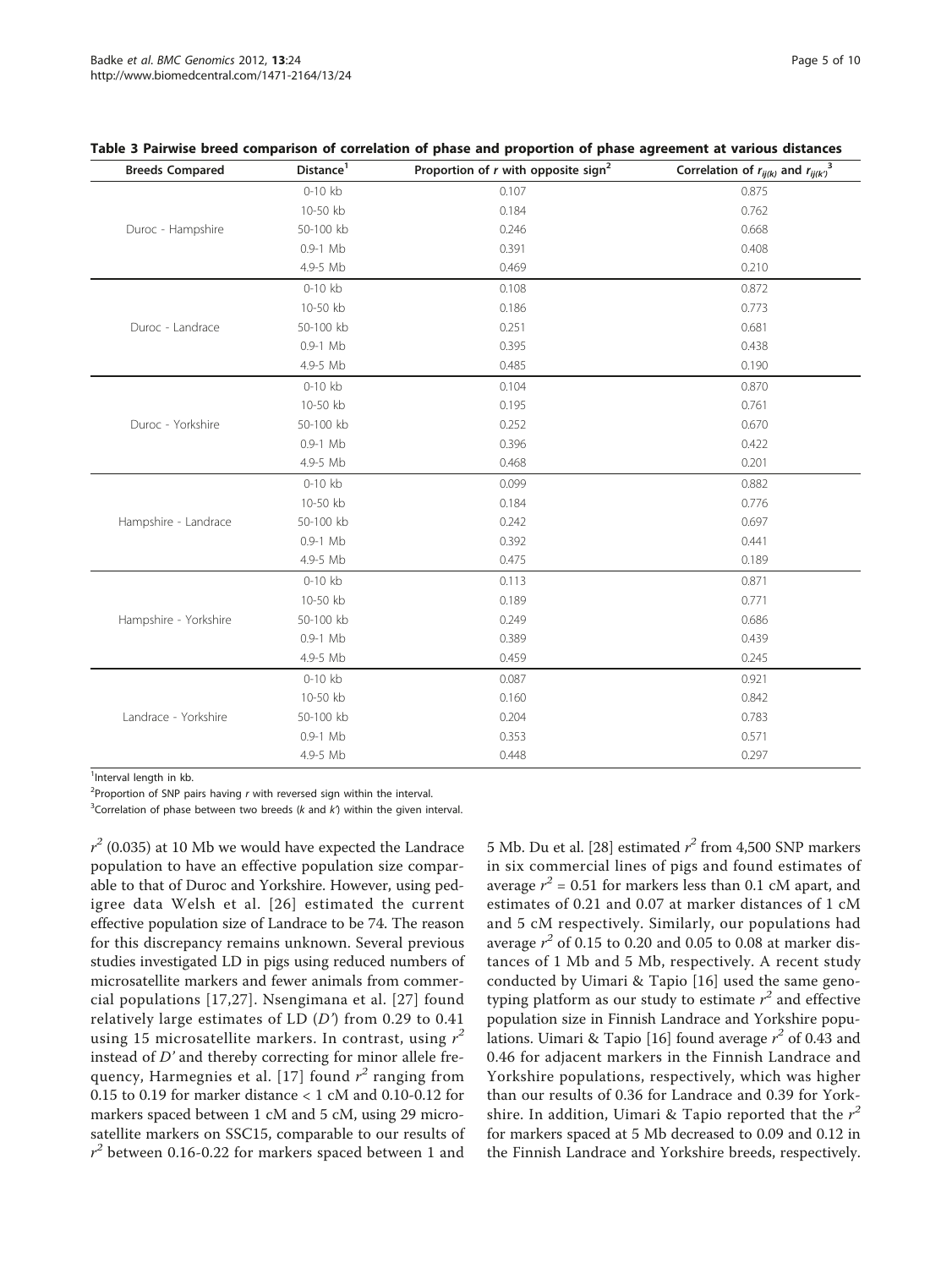In the present study,  $r^2$  declined further to 0.05-0.06 at 5 Mb marker spacing for Landrace and Yorkshire (Table [1\)](#page-2-0). The higher average  $r^2$  for distant ( $r^2 > 0.2$  for 1 Mb) markers in the Finnish populations could be explained by smaller effective population size of the Finnish populations, causing higher  $r^2$  on average. This is partially confirmed by comparing the estimated effective size of the Finnish populations ( $N_e$  = 91, 61 for Landrace and Yorkshire, respectively) [[16](#page-8-0)], to estimated effective population sizes of the populations used in the current study reported by Welsh et al. [[26\]](#page-9-0) ( $N_e$  = 74, 113 for Landrace and Yorkshire, respectively), where the current effective population size for Finnish Yorkshire is approximately half that of our Yorkshire population. Compared to recent estimates from Canadian populations we found estimates of average  $r^2$  for markers with pairwise distance below 100 kb to be consistent in Landrace (US: 0.34, Canadian: 0.31) and Yorkshire (US: 0.37, Canadian: 0.32) [[29\]](#page-9-0). However, in Duroc estimates of average  $r^2$  for markers with pairwise distance below 100 kb were considerably higher in the US population (0.42) compared to the Canadian population (0.31) [\[29\]](#page-9-0).

# Persistence of Phase

Persistence of phase can be used to infer upon the history of a species and relatedness of breeds within that species as well as on reliability of across population GWA and GEVB prediction [\[14](#page-8-0)]. Persistence of phase was previously reported for three Canadian swine breeds (Duroc, Landrace, Yorkshire) [[29\]](#page-9-0). For SNP with pairwise distance below 50 kb we estimated persistence of phase to be 0.88 between Landrace and Yorkshire and 0.82 for both Landrace and Yorkshire with Duroc. In the Canadian breeds persistence of phase also indicates a closer relationship between Landrace and Yorkshire (0.82) and a more distant relationship between Landrace/Yorkshire and Duroc [\[29\]](#page-9-0). We found correlation of phase of 0.82 for Landrace/Yorkshire with Duroc, while the Canadian breeds had 0.66/0.65, indicating less agreement of phase even at short pairwise distance [[29](#page-9-0)]. Our results showed that correlation of phase for the pig breeds in this study ranged between 0.87 for Duroc-Yorkshire and 0.92 for Landrace-Yorkshire for markers with pairwise distance < 10 kb. Previous research in Australian cattle breeds [\[14](#page-8-0)] showed correlation of phase between 0.68 for Australian Angus-New Zealand Jersey to 0.97 for Dutch Holstein-Black and White. At increasing marker distance, correlation of phase for the pig breeds in this study decreased (range in r: 0.41 to 0.57 at an average pairwise marker distance of 1 Mb). This decrease however was less than the decrease de Roos et al. [\[14](#page-8-0)] observed in all but two of the cattle breeds they considered (< 0.4 for markers spaced 1 Mb). While correlation of phase was similar between these pig breeds and dairy cattle at short range

(< 10 kb), the pig breeds showed generally larger correlation of phase than the dairy cattle [\[14](#page-8-0)] at increasing marker distances.

If two populations diverged from a common ancestral population, their correlation of phase can be expressed as  $r_0^2 (1-c)^{2T}$ , where  $r_0^2$  is a measure of LD in the common ancestral population, c is the recombination distance between markers and T is time since breed divergence in generations [\[30](#page-9-0)]. For markers as close as 10 kb the recombination distance  $c$  will be almost 0, so that correlation of phase at those short distances can serve as an estimation of  $r_0^2$  in the common ancestral population. Since correlation of phase was comparable in the pig populations (0.87-0.92) for markers with pairwise distance below 10 kb to that reported in Australian cattle (0.80-0.97) [\[14](#page-8-0)], LD in the common ancestral pig population is likely to be similar to that in the common ancestral population of Australian cattle breeds. Larger correlation of phase at increasing marker distance (1 Mb) in the pig populations used in this study (0.41-0.57) compared to Australian cattle breeds (< 0.40) suggests that  $T$  is smaller in our pig breeds than it is in the cattle breeds. The expected correlation of r between two breeds can be expressed as  $e^{-2cT}$  [[14](#page-8-0)]. To estimate the time since breed divergence for the pig breeds in this study we used SNP with pairwise distance between 10 kb and 300 kb, and estimated correlation of phase for each 2.5 kb interval. We calculated the linear regression of the natural logarithm of the estimated correlation of phase onto the average pairwise distance c. The slope of this regression is an estimate of -2T. Consequently, the slope divided by -2 is the number of generations (T) since these two breeds have diverged [\[14](#page-8-0)]. Results suggest that the pig breeds in this study diverged approximately 40-66 generations ago. The expected correlation of phase would decrease to 0.41 and 0.02 at 1 cM and 5 cM distance respectively in the Yorkshire-Landrace comparison, assuming T of 40 and  $r_0^2$  of 0.92. We observed a correlation of phase of 0.57 and 0.30 at 1 Mb and 5 Mb, respectively, between these two breeds, indicating that a  $T$  of 40 may overestimate the actual time since breed divergence. One possible cause of this observation is admixture between these two breeds, causing more common LD between them than what would be expected from fully diverged breeds [[14\]](#page-8-0). We obtained the date of herd book closure for each of the breeds in this study, and assuming a generation interval of approximately 2 years [[26](#page-9-0)], Duroc, Hampshire, Landrace, and Yorkshire have existed as distinct breeds for at least 38.5, 44.5, 31.5, and 30.5 generations, respectively. The time of herd book closure does not directly indicate the time since breed divergence, since distinguishable breeds must have existed before herd book closure. Nevertheless, the time of herd book closure further supports our observation that Landrace and Yorkshire have developed as separate breeds later than Duroc and Hampshire.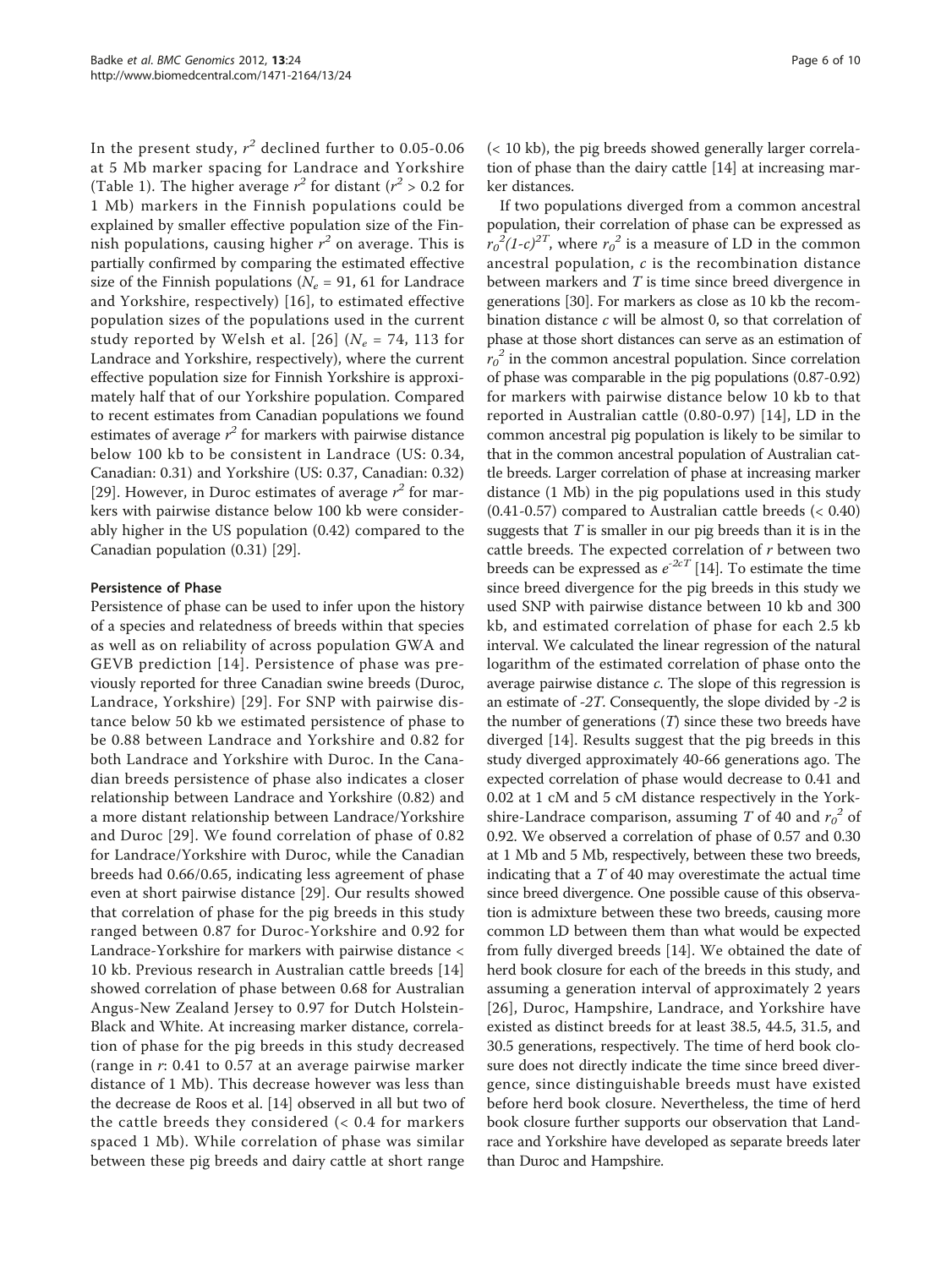# Implications of estimated levels of LD for GEBV implementation

Our results have several important implications for future implementation of genomic selection in swine. Accuracy of prediction of genome wide marker assisted selection can be directly affected by the chosen marker density (resulting in average  $r^2$  between markers and QTL), and the size of the training population [\[8](#page-8-0)].

The currently used marker panel, containing approximately 40,000 usable markers, had average  $r^2$  of approximately 0.4 between adjacent markers for all four breeds. That exceeds the level of  $r^2 = 0.2$  simulated by Meuwissen et al. [[19](#page-9-0)] to reach prediction GEVB accuracy around 0.85. Furthermore, our results indicated that reducing the original marker panel to 10% of the markers (3,000- 4,000 SNP) still resulted in average  $r^2$  for adjacent markers exceeding 0.2 in all four breeds. On the other hand, recent research in Australian Holstein Friesian cattle has shown [[31\]](#page-9-0) that using subsets of 3000-5000 SNP to estimate direct genomic breeding values (DGV) could only reach 80% of the prediction accuracy previously estimated using approximately 42,000 SNP. Such a reduction in prediction accuracy will be unacceptable for most practical implementations. However, the accuracy of GEBV predicted by low density panels can be increased through the use of genotype imputation [[32\]](#page-9-0), where high density genotypes are imputed using low density SNP genotypes and a high density reference panel of haplotypes [\[24\]](#page-9-0). Weigel et al. [[33\]](#page-9-0) used approximately 10% of 2,693 SNP from Bos Taurus chromosome 1 to impute the full SNP set in a Jersey population. They found that using a high density reference genotype panel ( $n = 2.542$ ) animals), the imputation accuracy of the non-typed markers was between 0.86 and 0.94. Average  $r^2$  in our populations ranged from 0.36 to 0.48 for markers less than 100 kb apart, comparable to average  $r^2 = 0.38$  for markers spaced at  $< 100$  kb in the Jersey population [[34\]](#page-9-0). Assuming a comparable decline of LD for increasing marker distance between the Jersey population and our pig populations, we would expect to accurately impute approximately 90% of the high density genotypes, using a low density panel containing 10% of the markers. More recent results reported even higher average accuracy of imputation (approximately 95%) when imputing 42,000 SNP in the Bovine 50 K using the 3 K subset in Holstein cattle [[35](#page-9-0)]. To assess the accuracy of GEBV estimated from imputed genotypes Weigel et al. [\[32\]](#page-9-0), used the same Jersey population from their previous study [\[33\]](#page-9-0), and they found that the accuracy of GEBV based on imputed markers was 95% of the accuracy of the GEBV estimated using the observed genotypes [[32](#page-9-0)]. As noted above average  $r^2$  is similar between the American Jersey population and our pig populations, suggesting that future research in genomic selection in swine should explore the use of imputed low density genotypes to increase cost efficiency. Previous research in humans [\[36](#page-9-0)], and European Holstein cattle [[37\]](#page-9-0) indicated that combining haplotypes from closely related populations can increase the accuracy of genotype imputation, while research in sheep suggests that breed specific reference haplotypes would yield better accuracy [[38](#page-9-0)]. The success of combined haplotypes for genotype imputation depends on the relatedness between the populations. Further research is necessary to determine if persistence of phase is large enough in our pig populations to increase imputation accuracy when combining reference haplotypes across breeds. As noted by Goddard [[18\]](#page-8-0), the accuracy of GEBV prediction can be expressed as a function of the LD between marker and QTL and the accuracy of estimated SNP effects. The loss in accuracy of GEVB prediction caused by imputing instead of observing genotypes could be compensated by increasing the number of animals used to estimate SNP effects. If not enough animals are available for the estimation of SNP effects, animals from different, but closely related, populations could be combined to estimate SNP effects for GEBV prediction in both populations [[13](#page-8-0)[,39](#page-9-0)]. The squared short-range (< 10 kb) correlation of phase can also serve as the accuracy with which we can predict a marker-QTL association in one population using known marker-QTL associations from another population. For the pig breeds reported in this study the squared correlation of phase for close markers (0-100 kb) ranged from 0.53 to 0.67. To evaluate whether these accuracies would warrant the use of a combined training population to estimate SNP effects accurately for both populations we refer to a simulation study conducted by de Roos et al. [\[40](#page-9-0)] estimating the accuracy of GEBV prediction for combined training populations of highly, moderately and lowly related populations. Correlation of phase for populations diverged approximately  $T=30$  generations ago was reported to be below 0.80 for markers with pairwise distance below 0.055 cM [[40](#page-9-0)]. We found correlation of phase between Landrace-Yorkshire of around 0.80 at a corresponding marker distance. De Roos et al. [\[40](#page-9-0)] concluded that reliability of GEBV prediction could be increased between 0.05-0.10 points in two populations, when approximately 40,000 marker genotypes are available, heritability is  $h^2$ =0.3 or higher, 1000 animals from each population were used to estimate SNP effects, and under the assumption that QTL effects are the same for both populations [[40\]](#page-9-0). In addition, they found that for genetically distant populations, at least 1,000 animals with genotypes and phenotypes available in each population were needed to avoid a decrease in the reliability of prediction [\[40\]](#page-9-0). When SNP effects estimated in one population are used to calculate GEBV for another population which diverged approximately  $T=30$  generations ago, the reliability of the predicted GEBV was 0.65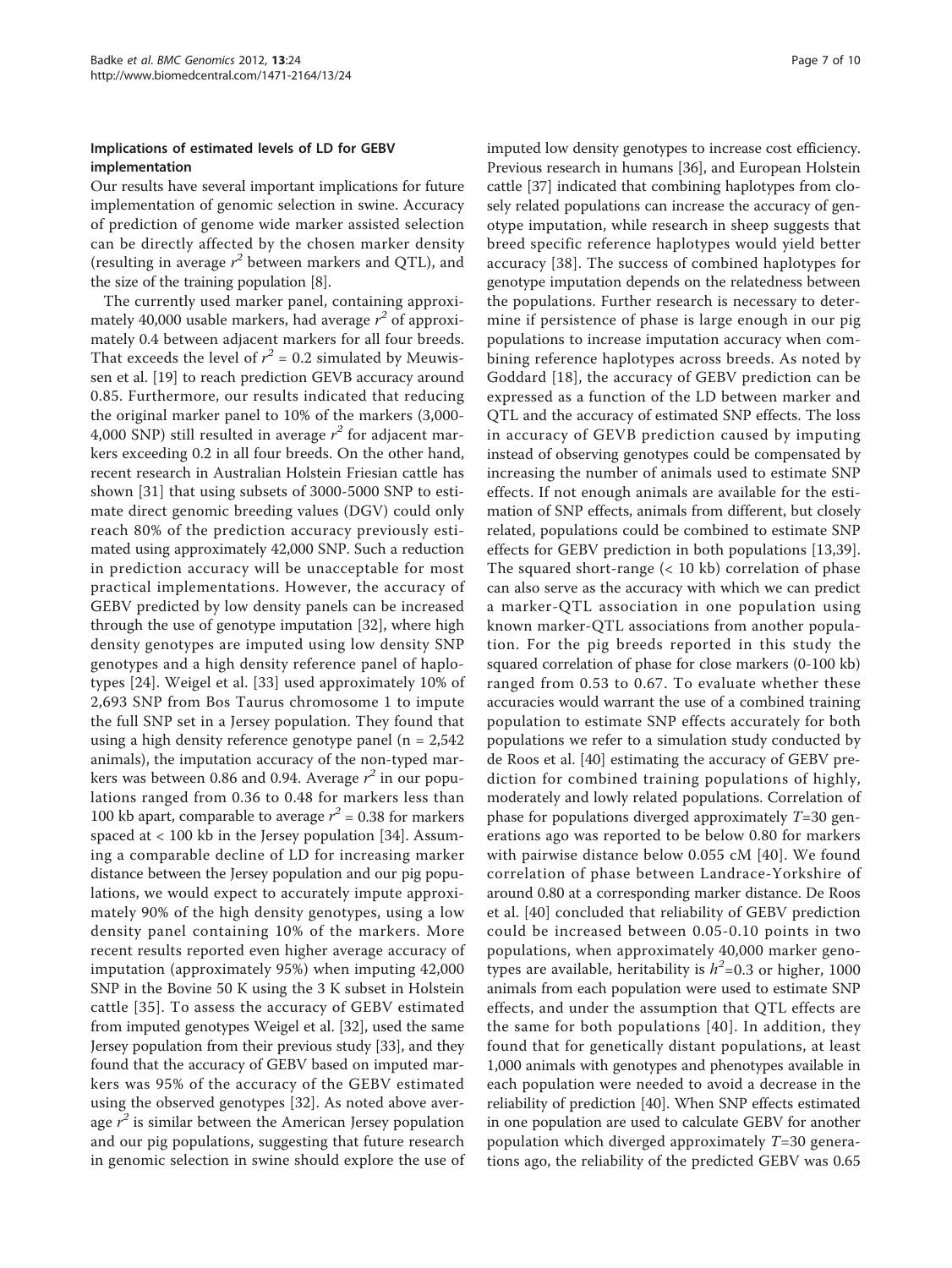assuming both high marker density ( $M = 40,000$ ) and heritability  $h^2 = 1$  [\[40](#page-9-0)]. Consequently, combining animals into a multi-breed panel to estimate SNP effects is likely to be only marginally beneficial for the pig breeds in this study, given the estimated correlation of phase and the large number of animals and markers required [[40](#page-9-0)].

#### Conclusions

We used the PorcineSNP60 chip [[12\]](#page-8-0) to obtain high density genotypes (34,000-40,000 SNP) from pig trios in four breeds. From this data we estimated  $r^2$  as a measure of LD across the genome as well as correlation of  $r$ , which measures phase agreement between breeds. We found  $r^2$ of approximately 0.4 for markers less than 100 kb apart, which is higher than comparable estimates reported for North American Holstein cattle [[15\]](#page-8-0) as well as various Australian cattle breeds [[14](#page-8-0)]. The same was true for average  $r^2$  between markers with pairwise distance larger than 1 Mb, indicating a smaller past effective population size of these pig breeds. We also report a relatively slow rate of decay of LD over distance, observing  $r^2$  around 0.2 at 1 Mb. The comparably high long range LD is an indicator that good accuracy can be expected for future implementations of GEBV in pigs using 10% (3,000- 4,000) of the SNP used in the current assay or less, along with genotype imputation. We would encourage future research in genomic selection in swine to especially focus on the possible benefits of the combined use of reduced marker panels and genotype imputation. To successfully promote the use of genomic selection in swine it will be necessary to increase cost efficiency while maintaining high accuracy of prediction. Currently no low density panels for SNP genotyping are publicly available for swine, but the presented results will be available to aid in the development of efficient SNP platforms. Relatively low persistence of phase reported here implies that the use of multi-breed panels estimating SNP effects for genomic selection will likely be limited, especially when using low density genotypes, but the merit of combining reference haplotypes for genotype imputation should be further investigated.

# Methods

#### Sample Design

For this study sire/dam/offspring trios of the Duroc, Hampshire, Landrace and Yorkshire breeds were selected from the National Swine Registry (NSR) pedigree. Selected parents were unrelated for at least two generations. All animals were genotyped using the Illumina PorcineSNP60 (Number of markers  $M = 62,163$ ) Genotyping BeadChip (Illumina Inc.) [\[12](#page-8-0)] at a commercial laboratory (GeneSeek, a Neogen Company, Lincoln, NE). All SNP showing Mendelian inconsistencies for a trio were set missing in that particular trio. If one or more animals within a trio had missing genotypes in more than 10% of the SNP that trio was eliminated from further analysis. Similarly, SNP were removed if they did not have genotypes available for at least 90% of the samples across all breeds ( $M_{CallRate}$  < 0.9 = 5080). Only autosomal SNP were considered in this study, leading to the exclusion of all SNP with an uncertain map position on build 10 of the pig genome sequence, as well as SNP on the sex chromosomes ( $M_{non-autosomal}$  = 9308). To exclude non-segregating SNP from the analysis we removed markers with minor allele frequency (MAF) below 5% within each breed separately. The number of fixed SNP varied substantially between breeds: we excluded  $M_{MAF \, \leq \, 5\%}$  = 13,646 SNP in Duroc,  $M_{MAF}$   $<$   $5\%$  = 15,405 SNP in Hampshire,  $M_{MAF \leq 5\%}$  = 7,631 SNP in Landrace and,  $M_{MAF \, \leq \, 5\%}$  = 8,665 SNP in Yorkshire. Additionally, SNP were excluded for failure to meet Hardy Weinberg Equilibrium ( $p < 0.001$ ) within breeds causing  $M_{HWE} < 0.001$  = 117, 85, 146, and 176 SNP to be discarded in Duroc, Hampshire, Landrace, and Yorkshire respectively. After applying the described filtering criteria, a total of 30, 26, 29, and 32 trios were included for the Duroc, Hampshire, Landrace and Yorkshire breeds, respectively. And a total of 34,129, 32,370, 40,144 and 39,110 SNP spaced at an average distance of 70, 74, 60 and 61 kb satisfied the SNP selection criteria for Duroc, Hampshire, Landrace and Yorkshire, respectively.

#### Estimation of average LD and persistence of phase

Haplotypes were obtained for the founder animals using the trio option of BEAGLE [[24\]](#page-9-0), phasing the genotypes by chromosome. Sampling animals in trios was shown to yield improved accuracy of estimated haplotypes [\[41](#page-9-0)]. To further increase haplotype accuracy, BEAGLE was set to run 100 iterations of the phasing algorithm and sample 100 haplotype pairs for each individual per iteration. Additionally, a short simulation experiment was conducted showing that for MAF above 5% average  $r^2$ can be reliably estimated from the current sample size (results not shown). Alleles for each SNP were re-coded as 0/1, keeping the reference allele constant across all four populations, allowing for later determination of phase agreement. Haplotypes and code needed to reproduce these results are publicly available at [https://www.](https://www.msu.edu/~steibelj/JP_files/LD_estimate.html) [msu.edu/~steibelj/JP\\_files/LD\\_estimate.html.](https://www.msu.edu/~steibelj/JP_files/LD_estimate.html)

For all pairs of SNP  $r^2$  was estimated, using allelic frequencies of the founding animals, according to the following equation:

$$
r_{ij}^2 = \frac{(p_{ij} - p_i \cdot p_j)^2}{p_i \cdot (1 - p_i) \cdot p_j \cdot (1 - p_j)}
$$
(1)

where  $p_i$ ,  $p_j$  are the marginal allelic frequencies at the  $i^{th}$  and  $j^{th}$  SNP respectively and  $p_{ij}$  is the frequency of the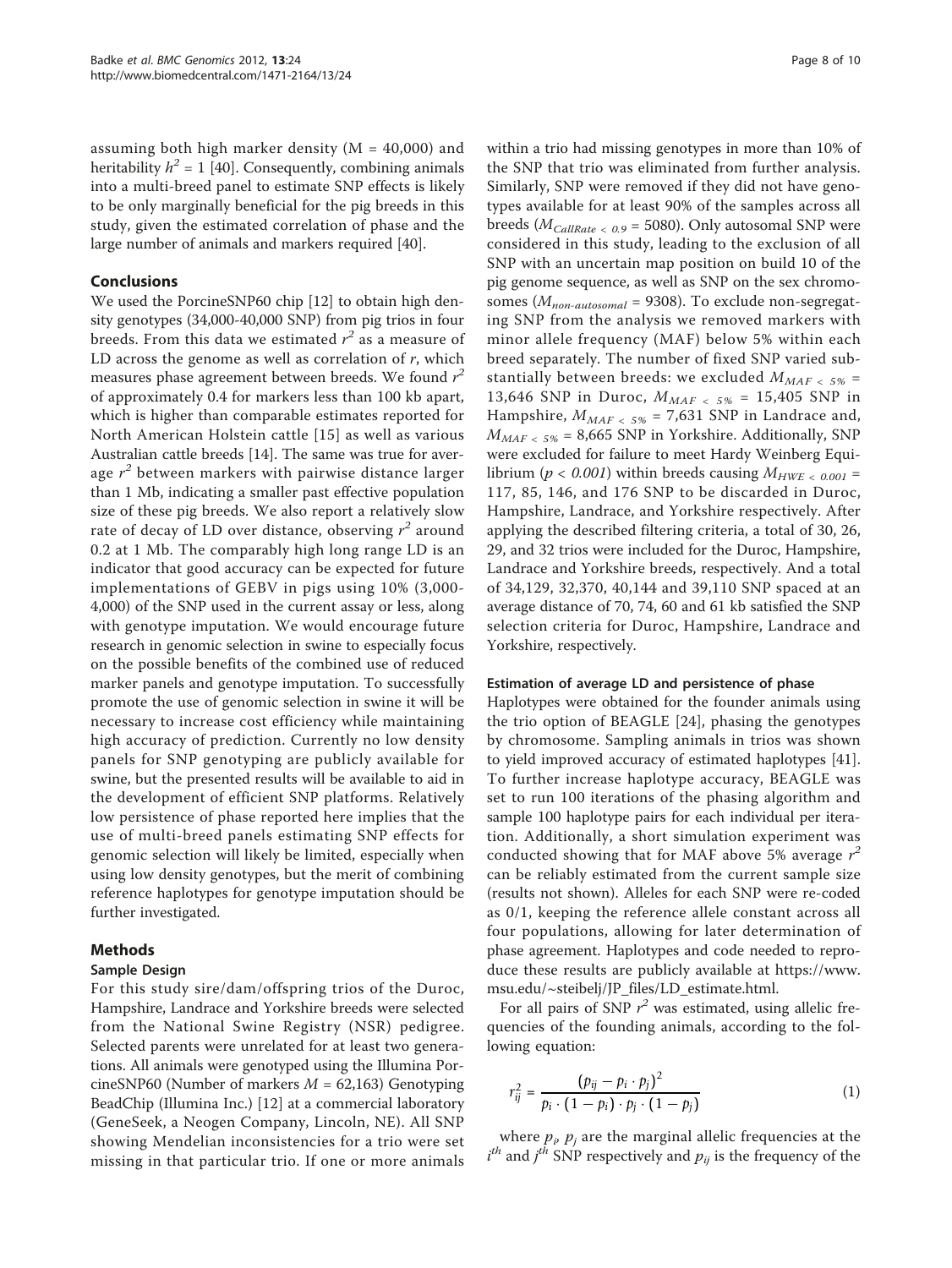<span id="page-8-0"></span>two-marker haplotype [\[42](#page-9-0)], using the freely available software R [[43\]](#page-9-0). Marker pairs were grouped by their pairwise physical distance into intervals of 100 kb starting from 0 up to 10 Mb. Average  $r^2$  for SNP pairs in each interval was estimated as the arithmetic mean of all  $r_{ij}^2$  (Equation 1), with the pairwise distance between the  $i^{th}$  and  $j^{th}$  element of the currently considered interval:

$$
\bar{r}^2 = \frac{1}{\sum_{l=1}^{18} (M_l - 1)} \sum_{i=1}^{M_l - 1} r_{i,i+1}^2,
$$
\n(2)

where  $\bar{r}^2$  is the average of all adjacent SNP across 18 autosomes  $(l)$ , with  $M_l$  SNP per chromosome. To estimate average  $r^2$  between adjacent markers for different marker densities a certain percentage of markers (50%, 75%, 90%, 95%, 99%, and 99.5%) were removed before average  $r^2$  was estimated using equation (2). To select markers, an increasing proportion of SNP were sequentially removed solely considering their map position, so that for instance: to reduce a panel to 50%, every second marker was kept for analysis, for 25% every fourth was kept and so on.

To estimate persistence of phase only markers with minimum MAF of 5% in all breeds were included in the analysis, resulting in 22,340 common SNP across all breeds. Correlation of phase was estimated for intervals of 100 kb (from 0 to 10 Mb). We excluded markers with pairwise distance above10 Mb to decrease the computational load. Estimates of average  $r^2$  at larger distances are close to zero, which would cause correlation of phase to be close to zero as well. Persistence of phase was then estimated as:

$$
R_{k,k'} = \frac{\sum_{(i,j)\in p} (r_{ij(k)} - \bar{r}_{(k)})(r_{ij(k')} - \bar{r}_{(k')})}{S_{(k)}S_{(k')}} \tag{3}
$$

where  $R_{k, k'}$  is the correlation of phase between  $r_{ij(k)}$  in population k and  $r_{ij(k)}$  in population k',  $s_{(k)}$  and  $s_{(k')}$  are the standard deviation of  $r_{ij(k)}$  and  $r_{ij(k')}$  respectively, and  $\bar{r}_{(k)}/\bar{r}_{(k')}$  are the average  $r_{ij}$  across all SNP  $i$  and  $j$  within interval  $p$  for population  $k$  and  $k'$  respectively.

#### Acknowledgements

This project was supported by Agriculture and Food Research Initiative Competitive Grant no. 2010-65205-20342 from the USDA National Institute of Food and Agriculture, and by funding from the National Swine Registry. Technical assistance of Whitney Hosier and Nancy Raney is appreciated. Computer resources and programming advice were provided by the Michigan State University High Performance Computing Center (HPCC).

#### Author details

<sup>1</sup>Department of Animal Science, Michigan State University, East Lansing, MI, USA. <sup>2</sup>Department of Fisheries and Wildlife, Michigan State University, East Lansing, MI, USA. <sup>3</sup>National Swine Registry, West Lafayette, IN, USA.

#### Authors' contributions

JPS, ROB, CS, and CWE designed the experiments. CS and ROB identified trios for data collection and oversaw the collection of tissue samples. CWE coordinated the genotyping. JPS and YMB completed statistical analysis and wrote the manuscript. All authors read and approved the paper.

#### Received: 8 September 2011 Accepted: 17 January 2012 Published: 17 January 2012

#### References

- Amaral AJ, Megens H-J, Crooijmans RPMA, Heuven HCM, Groenen MAM: [Linkage disequilibrium decay and haplotype block structure in the pig.](http://www.ncbi.nlm.nih.gov/pubmed/18493072?dopt=Abstract) Genetics 2008, 179(1):569-579.
- 2. Conrad DF, Jakobsson M, Coop G, Wen XQ, Wall JD, Rosenberg NA, Pritchard JK: [A worldwide survey of haplotype variation and linkage](http://www.ncbi.nlm.nih.gov/pubmed/17057719?dopt=Abstract) [disequilibrium in the human genome.](http://www.ncbi.nlm.nih.gov/pubmed/17057719?dopt=Abstract) Nature Genetics 2006, 38(11):1251-1260.
- Reich DE, Cargill M, Bolk S, Ireland J, Sabeti PC, Richter DJ, Lavery T, Kouyoumjian R, Farhadian SF, Ward R, et al: [Linkage disequilibrium in the](http://www.ncbi.nlm.nih.gov/pubmed/11346797?dopt=Abstract) [human genome.](http://www.ncbi.nlm.nih.gov/pubmed/11346797?dopt=Abstract) Nature 2001, 411(6834):199-204.
- 4. Corbin LJ, Blott SC, Swinburne JE, Vaudin M, Bishop SC, Woolliams JA: [Linkage disequilibrium and historical effective population size in the](http://www.ncbi.nlm.nih.gov/pubmed/21070270?dopt=Abstract) [Thoroughbred horse.](http://www.ncbi.nlm.nih.gov/pubmed/21070270?dopt=Abstract) Animal Genetics 2010, 41:8-15.
- 5. Pritchard JK, Donnelly P: [Case-control studies of association in structured](http://www.ncbi.nlm.nih.gov/pubmed/11855957?dopt=Abstract) [or admixed populations.](http://www.ncbi.nlm.nih.gov/pubmed/11855957?dopt=Abstract) Theor Popul Biol 2001, 60(3):227-237.
- 6. Nordborg M, Tavare S: [Linkage disequilibrium: what history has to tell us.](http://www.ncbi.nlm.nih.gov/pubmed/11818140?dopt=Abstract) Trends Genet 2002, 18(2):83-90.
- 7. Tenesa A, Navarro P, Hayes BJ, Duffy DL, Clarke GM, Goddard ME, Visscher PM: [Recent human effective population size estimated from](http://www.ncbi.nlm.nih.gov/pubmed/17351134?dopt=Abstract) [linkage disequilibrium.](http://www.ncbi.nlm.nih.gov/pubmed/17351134?dopt=Abstract) Genome Research 2007, 17(4):520-526.
- 8. Hayes BJ, Bowman PJ, Chamberlain AJ, Goddard ME: [Invited review:](http://www.ncbi.nlm.nih.gov/pubmed/19164653?dopt=Abstract) [Genomic selection in dairy cattle: Progress and challenges.](http://www.ncbi.nlm.nih.gov/pubmed/19164653?dopt=Abstract) J Dairy Sci 2009, 92(2):433-443.
- 9. Goddard ME, Hayes BJ: Genomic selection based on dense genotypes inferred from sparse genotypes. Proceedings of the 18th Conference of the Association for the Advancement of Animal Breeding and Genetics Barossa Valley, Australia: Association for the Advancement of Animal Breeding and Genetics; 2009, 26-29.
- 10. Matukumalli LK, Lawley CT, Schnabel RD, Taylor JF, Allan MF, Heaton MP, O'Connell J, Moore SS, Smith TPL, Sonstegard TS, et al: [Development and](http://www.ncbi.nlm.nih.gov/pubmed/19390634?dopt=Abstract) [Characterization of a High Density SNP Genotyping Assay for Cattle.](http://www.ncbi.nlm.nih.gov/pubmed/19390634?dopt=Abstract) PLoS One 2009, 4(4):e5350.
- 11. Groenen MAM, Wahlberg P, Foglio M, Cheng HH, Megens H-J, Crooijmans RPM[A](http://www.ncbi.nlm.nih.gov/pubmed/19088305?dopt=Abstract), Besnier F, Lathrop M, Muir WM, Wong GK-S, et al: A [high-density SNP-based linkage map of the chicken genome reveals](http://www.ncbi.nlm.nih.gov/pubmed/19088305?dopt=Abstract) [sequence features correlated with recombination rate.](http://www.ncbi.nlm.nih.gov/pubmed/19088305?dopt=Abstract) Genome Res 2009, 19(3):510-519.
- 12. Ramos AM, Crooijmans RPMA, Affara NA, Amaral AJ, Archibald AL, Beever JE, Bendixen C, Churcher C, Clark R, Dehais P, et al: [Design of a](http://www.ncbi.nlm.nih.gov/pubmed/19654876?dopt=Abstract) [high density SNP genotyping assay in the pig using SNPs identified and](http://www.ncbi.nlm.nih.gov/pubmed/19654876?dopt=Abstract) [characterized by next generation sequencing technology.](http://www.ncbi.nlm.nih.gov/pubmed/19654876?dopt=Abstract) PLoS One 2009, 4(8):e6524.
- 13. Goddard M, Hayes B, McPartlan H, Chamberlain AJ: Can the same genetic markers be used in multiple breeds. Proceedings of the 8th World Congress on Genetics Applied to Livestock Production, Belo Horizonte, Brazil 2006 2006, 16-22.
- 14. de Roos APW, Hayes BJ, Spelman RJ, Goddard ME: [Linkage disequilibrium](http://www.ncbi.nlm.nih.gov/pubmed/18622038?dopt=Abstract) [and persistence of phase in Holstein-Friesian, Jersey and Angus cattle.](http://www.ncbi.nlm.nih.gov/pubmed/18622038?dopt=Abstract) Genetics 2008, 179(3):1503-1512.
- 15. Sargolzaei M, Schenkel FS, Jansen GB, Schaeffer LR: [Extent of linkage](http://www.ncbi.nlm.nih.gov/pubmed/18420642?dopt=Abstract) [disequilibrium in Holstein cattle in North America.](http://www.ncbi.nlm.nih.gov/pubmed/18420642?dopt=Abstract) J Dairy Sci 2008, 91(5):2106-2117.
- 16. Uimari P, Tapio M: [Extent of linkage disequilibrium and effective](http://www.ncbi.nlm.nih.gov/pubmed/21036932?dopt=Abstract) [population size in Finnish Landrace and Finnish Yorkshire pig breeds.](http://www.ncbi.nlm.nih.gov/pubmed/21036932?dopt=Abstract) J Anim Sci 2011, 89(3):609-614.
- 17. Harmegnies N, Farnir F, Davin F, Buys N, Georges M, Coppieters W: [Measuring the extent of linkage disequilibrium in commercial pig](http://www.ncbi.nlm.nih.gov/pubmed/16734681?dopt=Abstract) [populations.](http://www.ncbi.nlm.nih.gov/pubmed/16734681?dopt=Abstract) Anim Genet 2006, 37(3):225-231.
- 18. Goddard M: [Genomic selection: prediction of accuracy and maximisation](http://www.ncbi.nlm.nih.gov/pubmed/18704696?dopt=Abstract) [of long term response.](http://www.ncbi.nlm.nih.gov/pubmed/18704696?dopt=Abstract) Genetica 2009, 136(2):245-257.